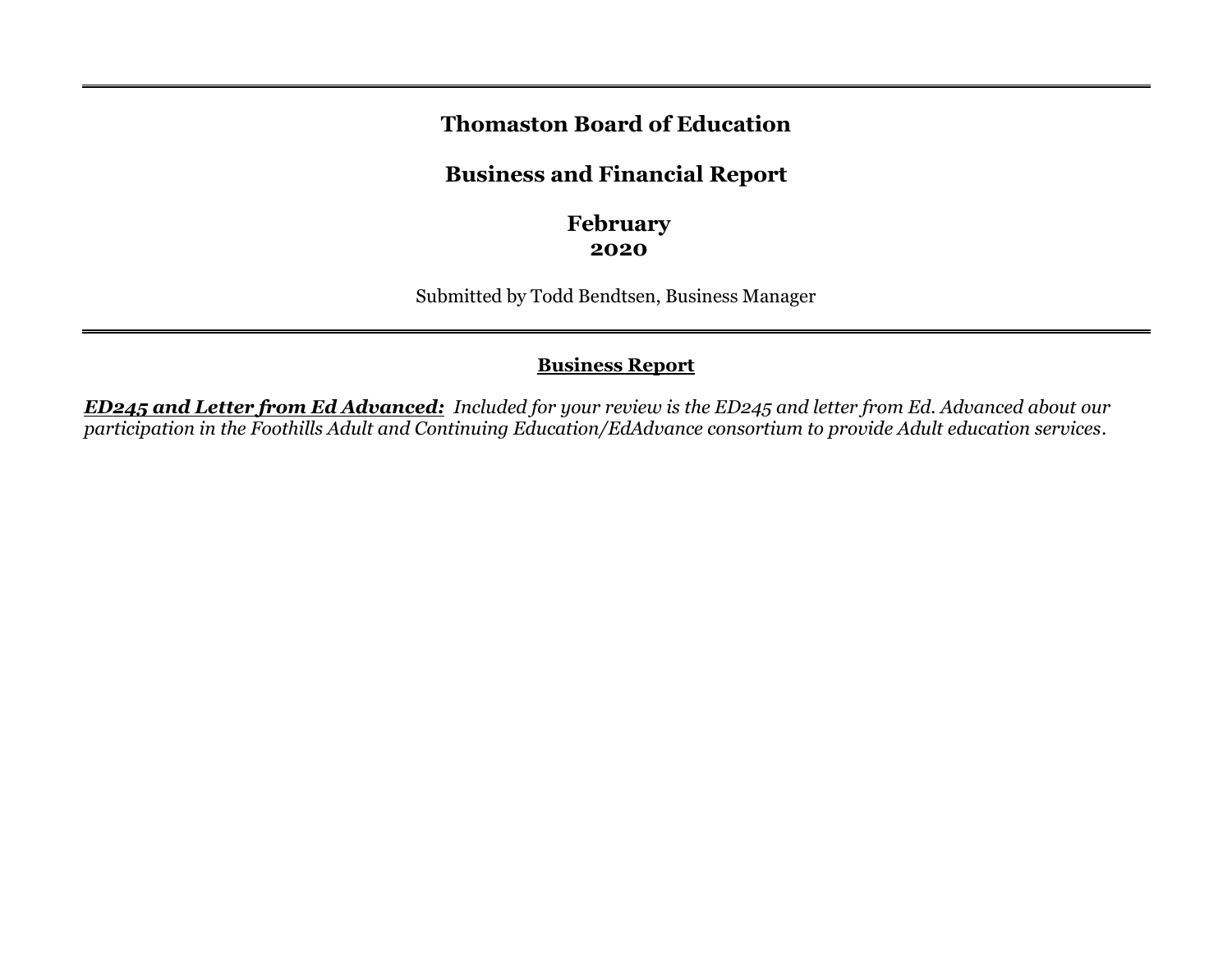### *20***19-2020 Budget Table without Encumbrances**

The 2019-2020 Budget Table without Encumbrances shows the budget expended 59.02**%**. Expenditures for February 2020 for the 2019-2020 fiscal year are **\$880,997.06.** Last year at this time, we were 58.52% expended**.**

| <b>Object and Description</b>         | <b>Original Budget</b> | <b>Transfers</b> | <b>Adjusted</b><br>Appropriation | <b>Year-to-Date</b><br>(YTD) Expended | Year-to-<br><b>Date Percent</b><br><b>Expended</b> |
|---------------------------------------|------------------------|------------------|----------------------------------|---------------------------------------|----------------------------------------------------|
| 111 CERTIFIED PERSONNEL               | \$6,741,659.00         |                  | \$6,741,659.00                   | \$3,710,666.77                        | 55.04%                                             |
| 112 NON-CERTIFIED PERSONNEL           | \$1,750,507.00         |                  | \$1,750,507.00                   | \$1,090,550.54                        | 62.30%                                             |
| <b>200 EMPLOYEE BENEFITS</b>          | \$2,612,788.00         |                  | \$2,612,788.00                   | \$1,530,929.91                        | 58.59%                                             |
| 300 OTHER PROF TECH SERVICE           | \$684,203.00           | $(\$1950.00)$    | \$682,253.00                     | \$547,850.68                          | 80.30%                                             |
| <b>400 PROPERTY SERVICE</b>           | \$666,980.00           |                  | \$666,980.00                     | \$389,218.04                          | 58.36%                                             |
| 510 PUPIL TRANSPORTATION              | \$928,584.00           |                  | \$928,584.00                     | \$521,077.47                          | 56.12%                                             |
| 521 LIABILITY INSURANCE               | \$324.00               |                  | \$324.00                         | \$100.00                              | 30.86%                                             |
| 560 TUITION                           | \$484,438.00           |                  | \$484,438.00                     | \$244,300.53                          | 50.43%                                             |
| 563 SPECIAL EDU NON PUBLIC            | \$379,519.00           |                  | \$379,519.00                     | \$313,665.75                          | 82.65%                                             |
| 590 OTHER PURCHASED SERVICE           | \$86,232.00            |                  | \$86,232.00                      | \$41,494.55                           | 48.12%                                             |
| <b>611 INSTRUCTIONAL SUPPLIES</b>     | \$180,080.00           | \$3,221.76       | \$183,301.76                     | \$160,653.30                          | 87.64%                                             |
| <b>641 TEXTBOOKS</b>                  | \$42,367.00            |                  | \$42,367.00                      | \$35,644.31                           | 84.13%                                             |
| 642 LIBRARY BOOKS & PER               | \$19,467.00            | (1,161.76)       | \$18,305.24                      | \$8,815.14                            | 48.16%                                             |
| <b>690 OTHER SUPPLIES &amp; MATER</b> | \$170,294.00           |                  | \$170,294.00                     | \$137,778.08                          | 80.91%                                             |
| 730 INSTRUCT EQUIPMENT                | \$78,413.00            |                  | \$78,413.00                      | \$82,049.46                           | 104.64%                                            |
| 735 TECHNOLOGY SOFTWARE               | \$9,940.00             |                  | \$9,940.00                       | \$17,696.47                           | 178.03%                                            |
| 739 OTHER EQUIPMENT                   | \$245,472.00           |                  | \$245,472.00                     | \$65,762.93                           | 26.79%                                             |
| <b>890 OTHER OBJECTS</b>              | \$175,859.00           | $(\$110.00)$     | \$175,749.00                     | \$105,755.14                          | 60.17%                                             |
| <b>TOTAL:</b>                         | \$15,257,126.00        | \$0.00           | \$15,257,126.00                  | \$9,004,009.07                        | 59.02%                                             |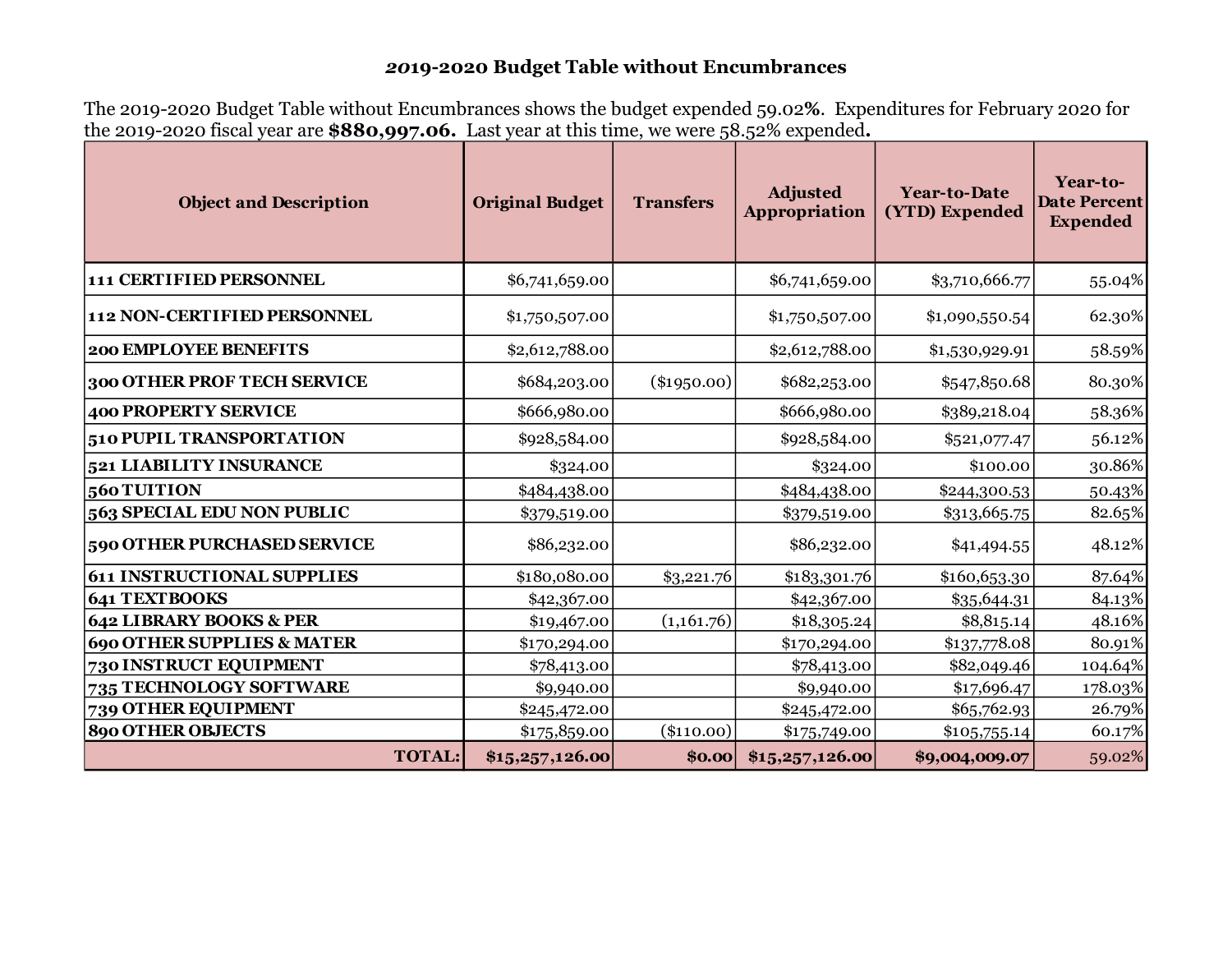# **2019-2020 Budget Table with Encumbrances**

The 2019-2020 Budget Table with Encumbrances shows the budget expended **66.39%**. Last year at this time, we were 65.05% expended.

| <b>Object and Description</b>         | <b>Original Budget</b> | <b>Transfers</b> | Adjusted<br><b>Appropriation</b> | Encumbered     |                | <b>Year-to-Date</b><br>Percent<br><b>Expended</b> |
|---------------------------------------|------------------------|------------------|----------------------------------|----------------|----------------|---------------------------------------------------|
| <b>111 CERTIFIED PERSONNEL</b>        | \$6,741,659.00         |                  | \$6,741,659.00                   |                | \$3,710,666.77 | 55.04%                                            |
| <b>112 NON-CERTIFIED PERSONNEL</b>    | \$1,750,507.00         |                  | \$1,750,507.00                   |                | \$1,090,550.54 | 62.30%                                            |
| <b>200 EMPLOYEE BENEFITS</b>          | \$2,612,788.00         |                  | \$2,612,788.00                   |                | \$1,530,929.91 | 58.59%                                            |
| 300 OTHER PROF TECH SERVICE           | \$684,203.00           | $(\$1950.00)$    | \$682,253.00                     | \$161,736.25   | \$547,850.68   | 104.01%                                           |
| <b>400 PROPERTY SERVICE</b>           | \$666,980.00           |                  | \$666,980.00                     | \$48,667.14    | \$389,218.04   | 65.65%                                            |
| 510 PUPIL TRANSPORTATION              | \$928,584.00           |                  | \$928,584.00                     | \$286,494.00   | \$521,077.47   | 86.97%                                            |
| 521 LIABILITY INSURANCE               | \$324.00               |                  | \$324.00                         |                | \$100.00       | 30.86%                                            |
| 560 TUITION                           | \$484,438.00           |                  | \$484,438.00                     | \$260,062.61   | \$244,300.53   | 104.11%                                           |
| 563 SPECIAL EDU NON PUBLIC            | \$379,519.00           |                  | \$379,519.00                     | \$303,486.68   | \$313,665.75   | 162.61%                                           |
| 590 OTHER PURCHASED SERVICE           | \$86,232.00            |                  | \$86,232.00                      | \$8,588.14     | \$41,494.55    | 58.08%                                            |
| <b>611 INSTRUCTIONAL SUPPLIES</b>     | \$180,080.00           | \$3,221.76       | \$183,301.76                     | \$14,651.41    | \$160,653.30   | 95.64%                                            |
| <b>641 TEXTBOOKS</b>                  | \$42,367.00            |                  | \$42,367.00                      | 223.62         | \$35,644.31    | 84.66%                                            |
| 642 LIBRARY BOOKS & PER               | \$19,467.00            | (1,161.76)       | \$18,305.24                      | 2,699.50       | \$8,815.14     | 62.90%                                            |
| <b>690 OTHER SUPPLIES &amp; MATER</b> | \$170,294.00           |                  | \$170,294.00                     | \$9,121.59     | \$137,778.08   | 86.26%                                            |
| 730 INSTRUCT EQUIPMENT                | \$78,413.00            |                  | \$78,413.00                      |                | \$82,049.46    | 104.64%                                           |
| 735 TECHNOLOGY SOFTWARE               | \$9,940.00             |                  | \$9,940.00                       | 0.00           | \$17,696.47    | 178.03%                                           |
| 739 OTHER EQUIPMENT                   | \$245,472.00           |                  | \$245,472.00                     | \$5,488.10     | \$65,762.93    | 29.03%                                            |
| <b>890 OTHER OBJECTS</b>              | \$175,859.00           | $(\$110.00)$     | \$175,749.00                     | \$24,370.69    | \$105,755.14   | 74.04%                                            |
| <b>TOTAL:</b>                         | \$15,257,126.00        | \$0.00           | \$15,257,126.00                  | \$1,125,589.73 | \$9,004,009.07 | 66.39%                                            |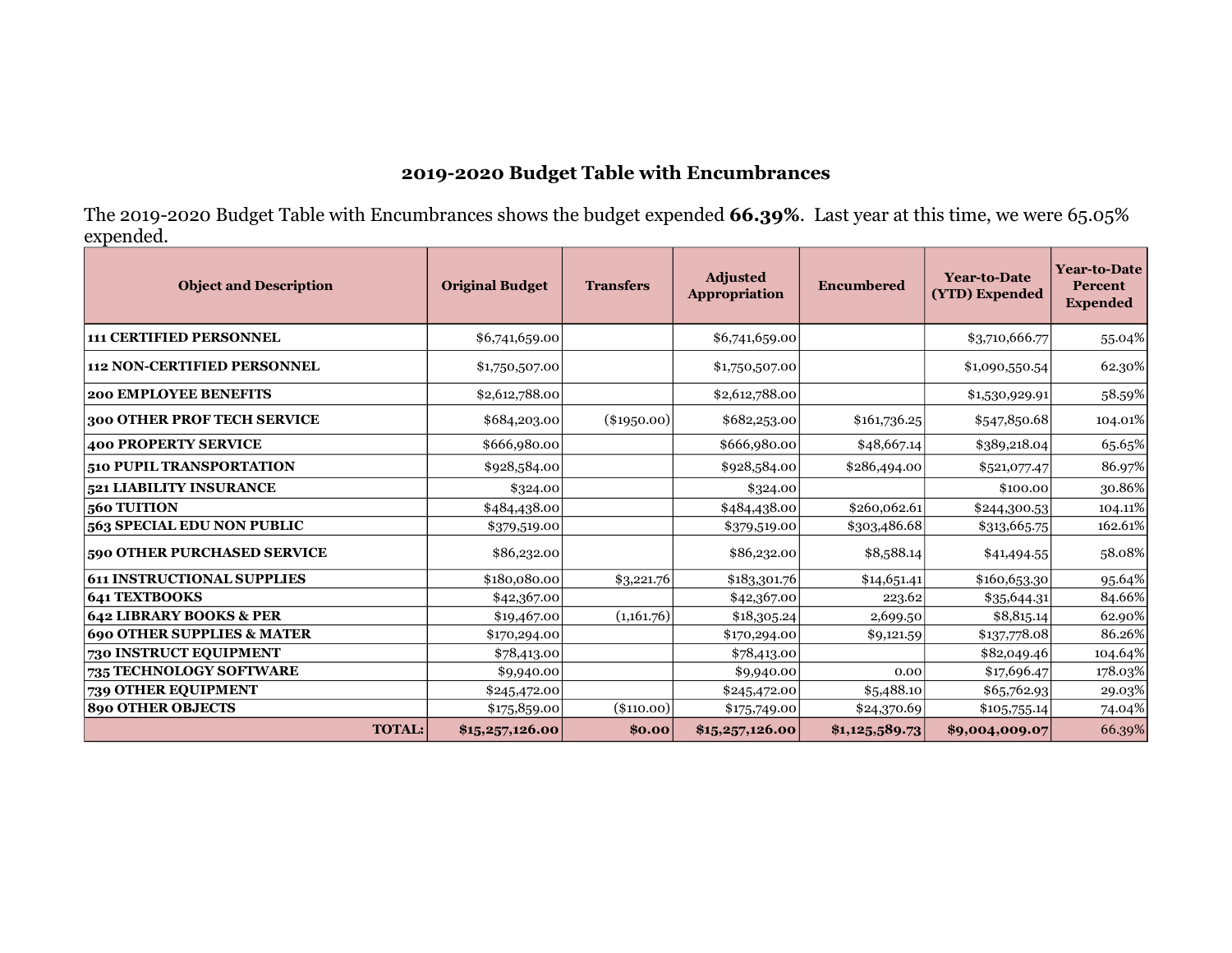#### *2019-2021 Grant Report*

| <b>Grant</b><br><b>Fiscal</b><br><b>Year End</b> | <b>Grant Name/Description</b>       | Original<br><b>Budget</b> | <b>Transfers</b> | <b>Adjusted</b><br><b>Appropriation</b> | Year-to-<br><b>Date</b><br><b>Expended</b> | <b>Percent</b><br><b>Expended</b> |
|--------------------------------------------------|-------------------------------------|---------------------------|------------------|-----------------------------------------|--------------------------------------------|-----------------------------------|
| $20 - Jun$                                       | <b>Competetive School Readiness</b> | \$3,881.00                | \$0.00           | \$3,881.00                              |                                            | 0.00%                             |
| $20 - Jun$                                       | <b>School Readiness</b>             | \$175,203.00              | \$0.00           | \$175,203.00                            | \$84,529.40                                | 48.25%                            |
| $20 - Jun$                                       | Title I                             | \$3,380.81                | \$0.00           | \$3,380.81                              | \$0.00                                     | 0.00%                             |
| $20 - Jun$                                       | Title IIA                           | \$19,179.00               | \$0.00           | \$19,179.00                             | \$11,682.00                                | 60.91%                            |
| $20 - Jun$                                       | <b>IDEA</b> Section 611             | \$19,095.30               | \$0.00           | \$19,095.30                             | \$7,049.51                                 | 36.92%                            |
| $20 - Jun$                                       | <b>Smart Start Operations</b>       | \$75,000.00               | \$0.00           | \$75,000.00                             | \$44,100.00                                | 58.80%                            |
| <b>SUBTOTAL</b>                                  |                                     | \$220,739.11              | \$0.00           | \$220,739.11                            | \$147,360.91                               | 66.76%                            |
| $21 - Jun$                                       | <b>IDEA</b> Section 611             | \$233,274.00              | \$0.00           | \$233,274.00                            | \$138,810.00                               | 59.51%                            |
| $21 - Jun$                                       | <b>IDEA</b> Section 619             | \$18,711.00               | \$0.00           | \$18,711.00                             | \$11,226.00                                | 60.00%                            |
| $21 - Jun$                                       | Title I                             | \$82,161.00               | \$0.00           | \$82,161.00                             | \$40,500.00                                | 49.29%                            |
| $21 - Jun$                                       | Title IIA                           | \$19,364.00               | \$0.00           | \$19,364.00                             | \$5,659.00                                 | 29.22%                            |
| <b>SUBTOTAL</b>                                  |                                     | \$353,510.00              | \$0.00           | \$353,510.00                            | \$196,195.00                               | 55.50%                            |
| <b>GRAND TOTAL</b>                               |                                     | \$574,249.11              | \$0.00           | \$574,249.11                            | \$343,555.91                               | 59.83%                            |

All grant funds on record are shown below. The table below shows all available grant appropriations and expenditures.

Unlike the comparison that can be made between the percent, expended and the percent completed of the fiscal year, the percent expended for grants cannot be compared as simply because some of these grant funds were available in the 2019-2020 fiscal year and some will be available through the 2020-2021 fiscal year.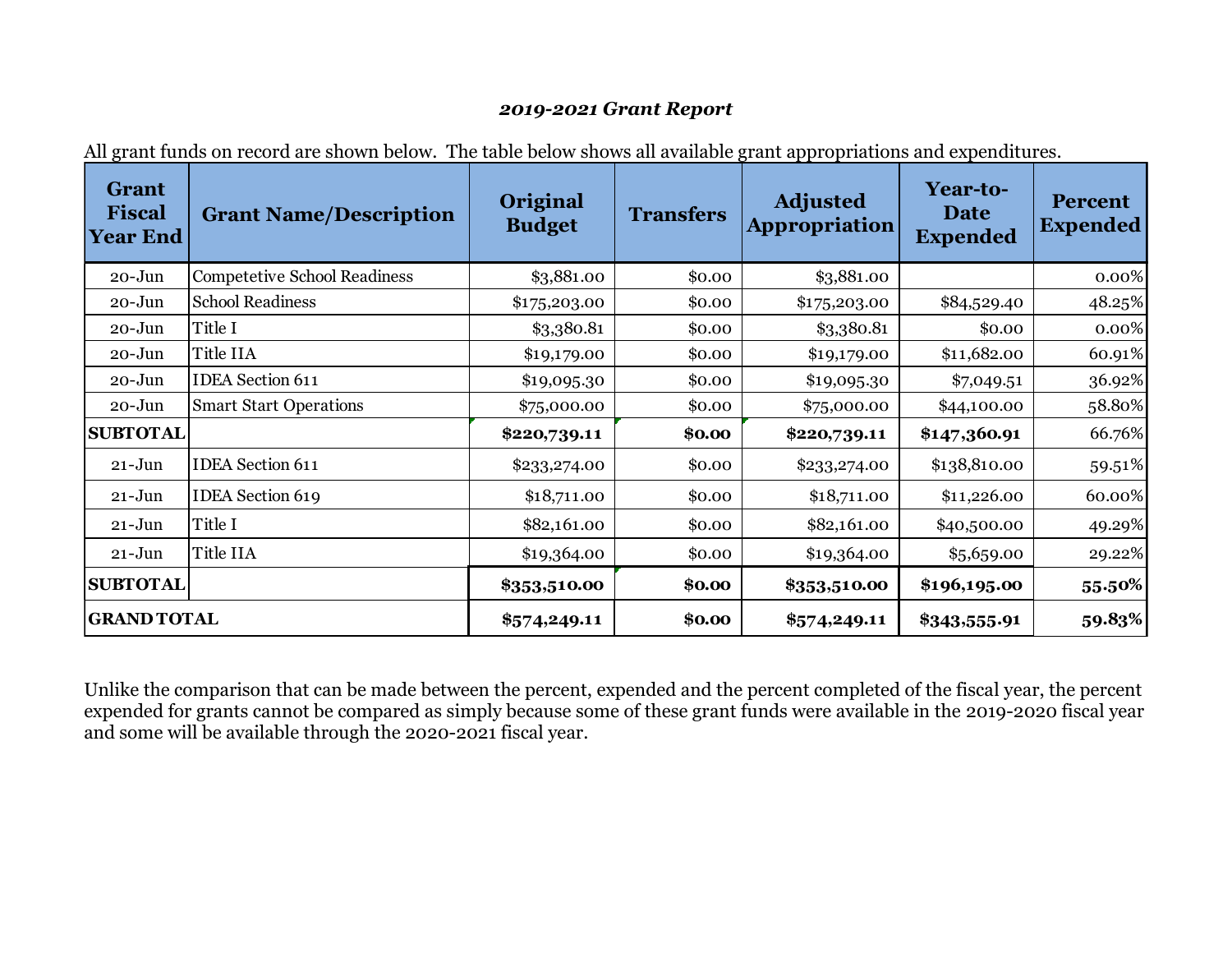#### *2019-2020 Projection*

*The 2019-2020 budget projection shows the budget projection of a \$17,461 deficit. The Salary line items are running a deficit surplus because of the additional duties given to the technology director and the cost to hire a Registered Behavior Technician for the new Therapeutic Learning Center (TLC) program at Black Rock School. The Employee Benefits line item is running a surplus because of less people on insurance than anticipated and a lower required pension contribution. The deficit in the Other Professional Services line is because of the new Human Resources Specialist contract with EdAdvance and the cost of a Clinician for the TLC program that will be paid to Effective School Solutions. Pupil Transportation is showing a surplus because of our ability to share costs using our transportation consortium. The Tuition line item is showing a deficit because of some unpaid bills from the prior fiscal year. A mild winter, low substitute teacher costs, and some staff turnover has resulted in the projection improving from the prior month.* 

| Object | <b>Description</b>                  | Adopted<br><b>Budget</b> | <b>Transfers</b>         |  |    | Expended to<br>Date | Encumbered            | <b>Balance</b>  |     | Projection     | Projected Year-<br><b>End Balance</b> |
|--------|-------------------------------------|--------------------------|--------------------------|--|----|---------------------|-----------------------|-----------------|-----|----------------|---------------------------------------|
|        |                                     |                          |                          |  |    |                     |                       |                 |     |                |                                       |
| 111    | Certified Personnel Wages           | 6.741.659<br>\$          |                          |  | \$ | 3,710,667           |                       | \$<br>3,030,992 | \$  | 3,015,992      | 15,000                                |
| 112    | Non-Certified Personnel Wages       | 1,750,507                | (527)                    |  |    | 1,090,551           |                       | \$<br>470,163   | \$  | 485,043        | (14, 880)                             |
|        | <b>Subtotal Wages</b>               | $8,492,166$ \ \ \$<br>\$ | (527)                    |  | \$ | 4,801,218 \$        |                       | \$<br>3,690,421 | \$  | $3,501,035$ \$ | 120                                   |
|        |                                     |                          |                          |  |    |                     |                       |                 |     |                |                                       |
| 200    | <b>Employee Benefits</b>            | 2,612,788                |                          |  |    | 1,530,930           |                       | 1,081,858       | \$  | 1,024,560      | 57,298                                |
|        | Subtotal Personnel Expense          |                          | (527)                    |  | \$ | $6,332,148$ \$      |                       | \$<br>4,772,279 | -\$ | 4,525,595 \$   | 57,418                                |
|        |                                     |                          |                          |  |    |                     |                       |                 |     |                |                                       |
| 300    | <b>Othr Prof Technical Services</b> | \$<br>$684,203$ \$       | (2, 199)                 |  | \$ | 547,851             | \$<br>161,736         | $(27,583)$ \$   |     | 12,367         | (39, 950)                             |
| 400    | <b>Property Services</b>            | 666,980                  | 294                      |  |    | 389,218             | 48,667                | 229,389         | \$  | 202,072        | 27,317                                |
| 510    | Pupil Transportation                | 928,584                  |                          |  |    | 521,077             | 286,494               | 121,013         | \$  | 93,793         | 27,220                                |
| 560    | Tuition                             | 484,438                  |                          |  |    | 244,300             | 260,063               | (19, 925)       | \$  | 43,075         | (63,000)                              |
| 563    | Special Ed Non Public Tuition       | 379,519                  |                          |  |    | 313,666             | 303,487               | $(237, 634)$ \$ |     | (260,000)      | 22,366                                |
| 5XX    | <b>Other Purchased Services</b>     | 86,556                   |                          |  |    | 41,595              | 8,588                 | 36,373          | \$  | 36,373         |                                       |
| 6XX    | Supplies                            | 412,208                  | 1,355                    |  |    | 342,890             | 26,696                | 43,977          | \$  | 33,452         | 10,525                                |
| 7XX    | Equipment & Capital                 | 333,825                  | 1,237                    |  |    | 165,510             | 5,488                 | 164,064         |     | \$<br>223,421  | (59, 357)                             |
| 8XX    | Dues & Fees & Other Objects         | 175,859                  | (160)                    |  |    | 105,754             | 24,371                | 45,574          | \$  | 45,574         | $\overline{a}$                        |
|        | Subtotal Non-Personnel Expense      | $4,152,172$ \$<br>\$     | 527                      |  | \$ | 2,671,861           | \$<br>1,125,590       | \$<br>355,248   | \$  | 430,127        | \$<br>(74, 879)                       |
|        |                                     |                          |                          |  |    |                     |                       |                 |     |                |                                       |
|        | TOTAL FY2019                        |                          | $\overline{\phantom{a}}$ |  | \$ | 9,004,009           | $1,125,590$ \$<br>∣\$ | $5,127,527$ \$  |     | $4,955,722$ \$ | (17, 461)                             |